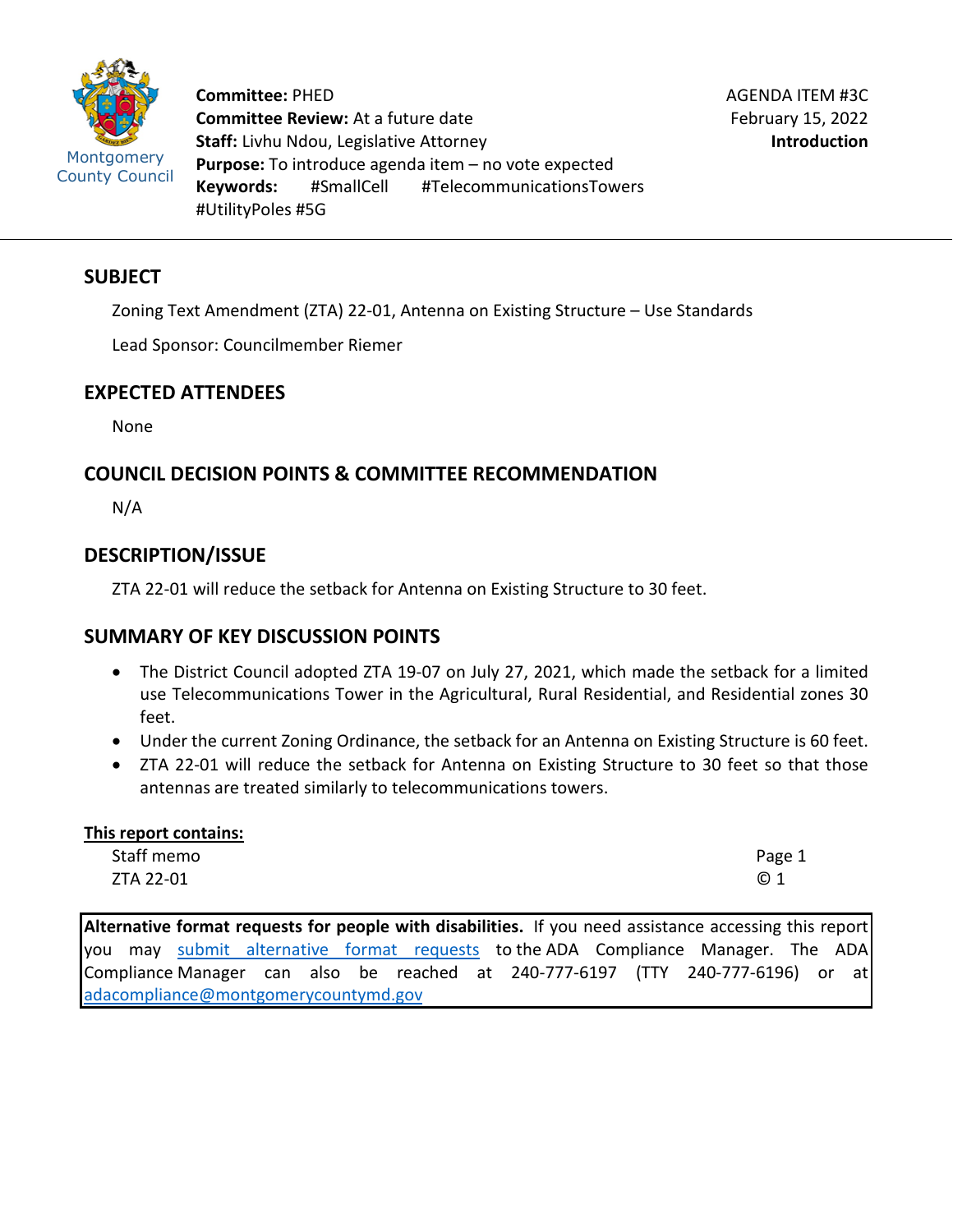#### **M E M O R A N D U M**

February 10, 2022

TO: County Council

- FROM: Livhu Ndou, Legislative Attorney
- SUBJECT: Zoning Text Amendment (ZTA) 22-01, Antenna on Existing Structure Use **Standards**
- PURPOSE: Introduction

Zoning Text Amendment (ZTA) 22-01, Antenna on Existing Structure – Use Standards, lead sponsor Councilmember Riemer, is scheduled for introduction on February 8, 2022.

In July 2021, the County Council adopted ZTA 19-07, Telecommunications Towers – Limited Use. ZTA 19-07 revised the standards for telecommunications towers allowed as a limited or conditional use and generally amended the use requirements. ZTA 19-07 did not make any changes to Antenna on Existing Structure, a different use in the Zoning Ordinance with separate provisions. Relevant to ZTA 22-01, the setback for a Telecommunications Tower in the Agricultural, Rural Residential, and Residential zones was reduced to 30 feet.

Under section 3.5.14.C. of the Zoning Ordinance, an "Antenna on Existing Structure" is defined as "one or more antennas attached to an existing support structure, including a building, a transmission tower, a monopole, a light pole, a utility pole, a water tank, a silo, a barn, a sign, or an overhead transmission line support structure. Antenna on Existing Structure includes related equipment." Currently, the setback for an Antenna on Existing Structure is 60 feet. ZTA 22-01 will reduce that setback to 30 feet, so that these antennas are treated similarly to telecommunications towers.

A public hearing is tentatively scheduled for March 15, 2022 at 1:30 p.m.

This packet contains:  $ZTA$  22-01  $\qquad \qquad \odot$ 1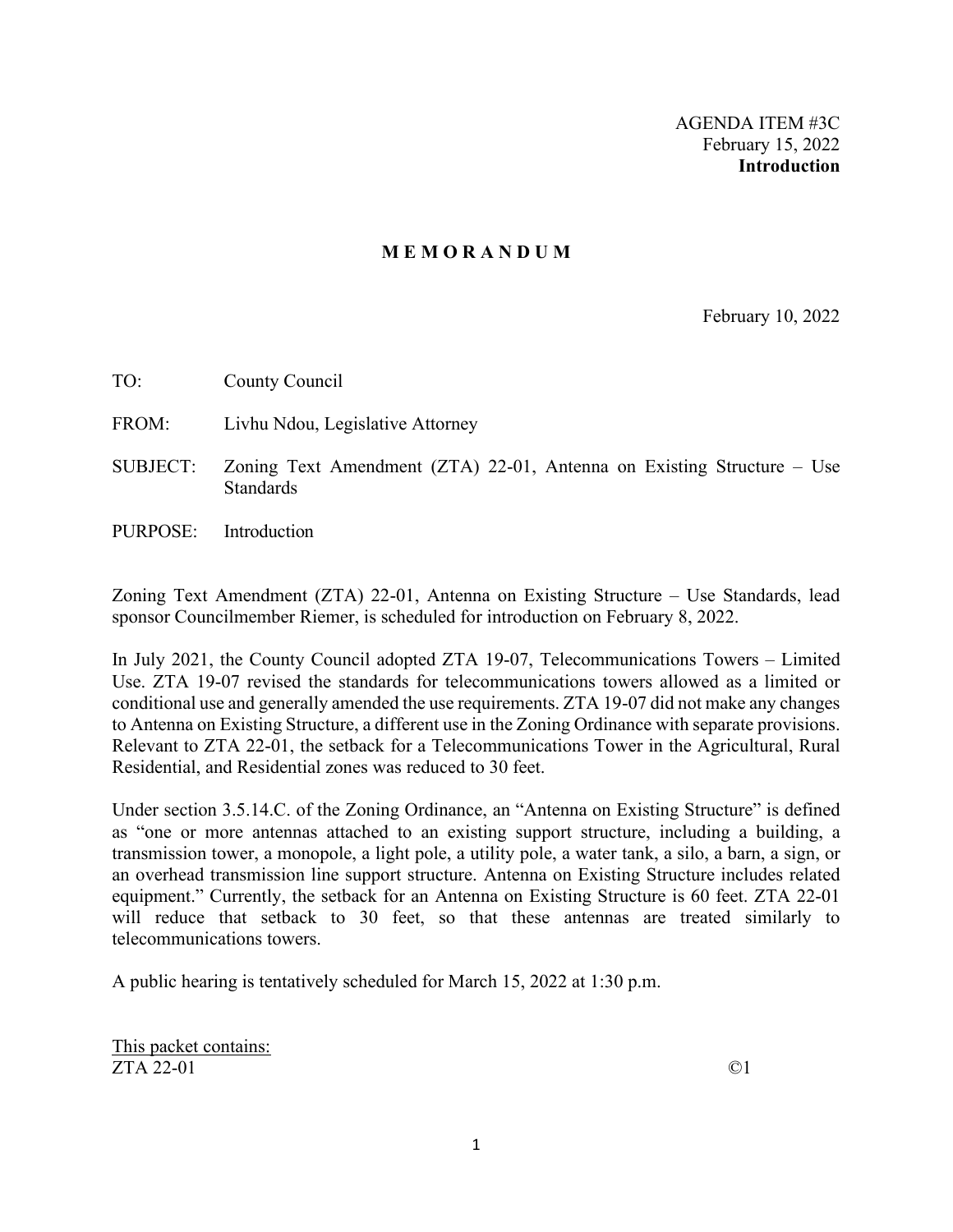Zoning Text Amendment No.: 22-01 Concerning: Antenna on Existing Structure – Use Standards Draft No. & Date: 1 – 1/20/2022 Introduced: February 8, 2022 Public Hearing: Adopted: Effective: Ordinance No.:

#### **COUNTY COUNCIL FOR MONTGOMERY COUNTY, MARYLAND SITTING AS THE DISTRICT COUNCIL FOR THAT PORTION OF THE MARYLAND-WASHINGTON REGIONAL DISTRICT WITHIN MONTGOMERY COUNTY, MARYLAND**

Lead Sponsor: Councilmember Riemer

**AN AMENDMENT** to the Montgomery County Zoning Ordinance to:

- reduce the setback for antennas on existing structures; and
- generally amend the antenna on existing structures provisions.

 By amending the following sections of the Montgomery County Zoning Ordinance, Chapter 59 of the Montgomery County Code:

 Division 3.5. "Commercial Uses" Section 3.5.14. "Accessory Commercial Uses" Section 3.5.14.C. "Antenna on Existing Structure"

| <b>EXPLANATION:</b> Boldface indicates a Heading or a defined term.                          |  |  |
|----------------------------------------------------------------------------------------------|--|--|
| Underlining indicates text that is added to existing law by the original text                |  |  |
| amendment.                                                                                   |  |  |
| [Single boldface brackets] indicate text that is deleted from existing law by                |  |  |
| original text amendment.                                                                     |  |  |
| Double underlining indicates text that is added to the text amendment by                     |  |  |
| amendment.                                                                                   |  |  |
| $\text{II}$ Double boldface brackets $\text{II}$ indicate text that is deleted from the text |  |  |
| amendment by amendment.                                                                      |  |  |
| * * * indicates existing law unaffected by the text amendment.                               |  |  |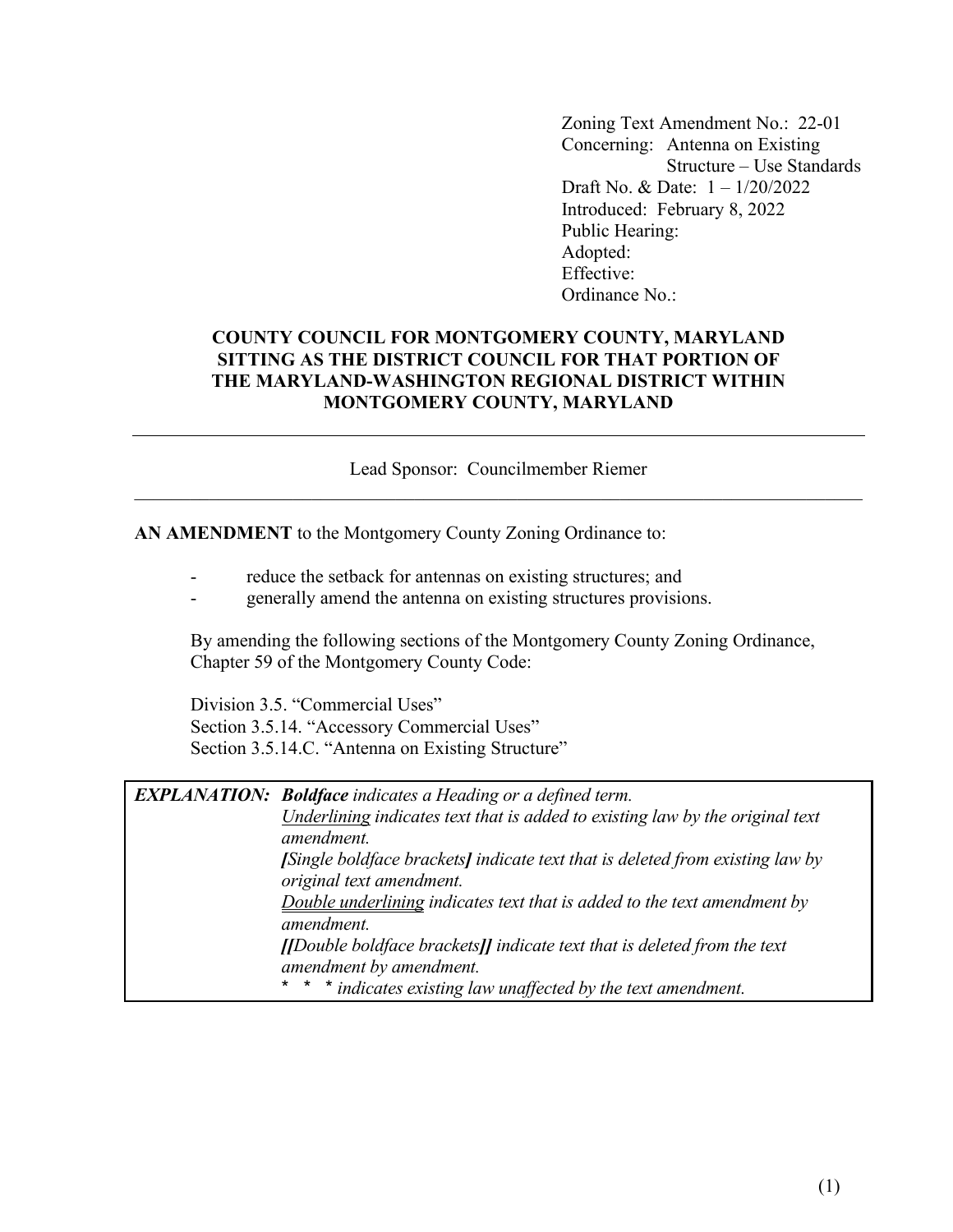#### **OPINION**

#### *ORDINANCE*

 *The County Council for Montgomery County, Maryland, sitting as the District Council for that portion of the Maryland-Washington Regional District in Montgomery County, Maryland, approves the following ordinance:*